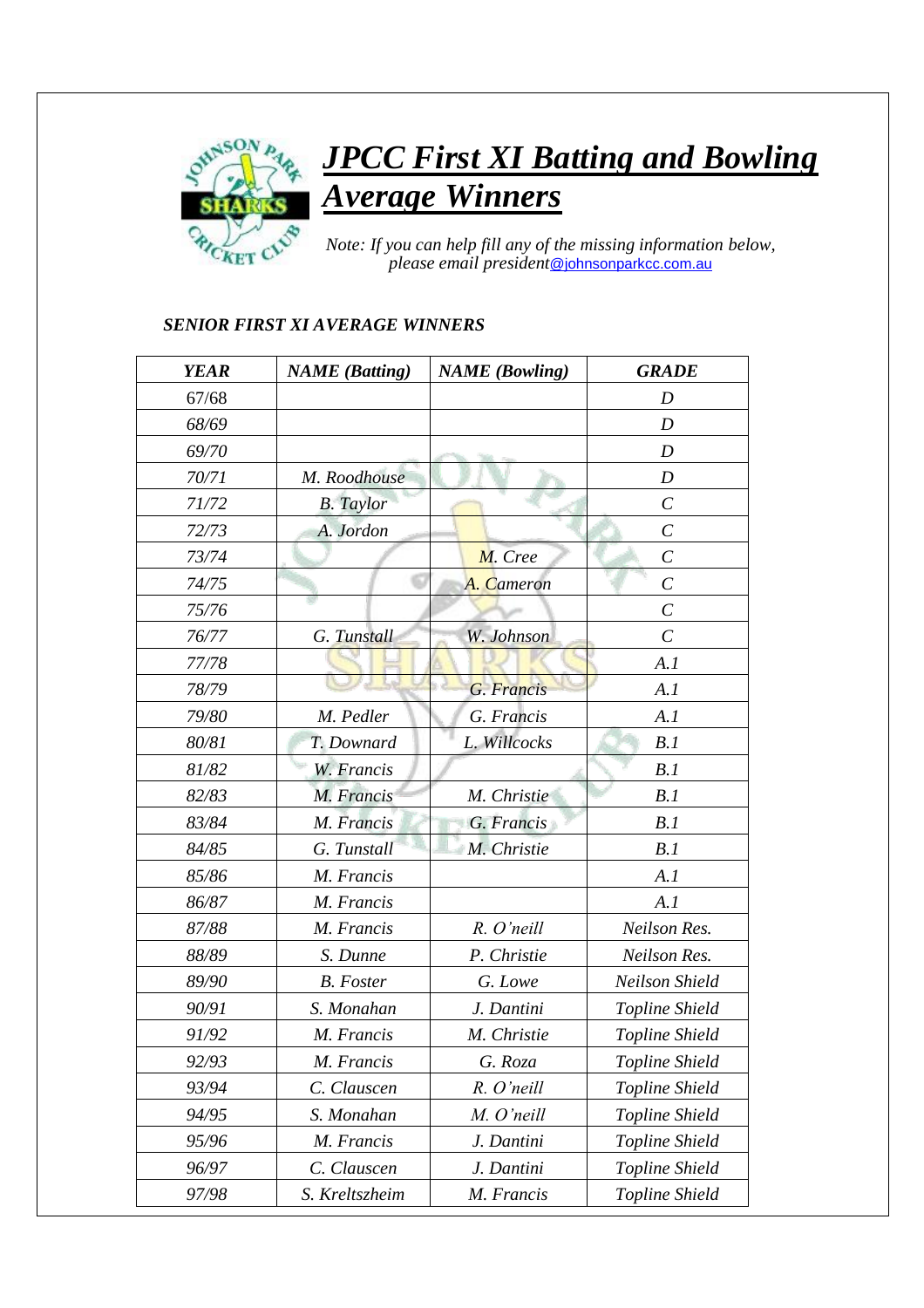| 98/99 | T. Reid               | J. Dantini            | Decoite Shield   |
|-------|-----------------------|-----------------------|------------------|
| 99/00 | <b>B.</b> Gaunt       | A. Grant              | Decoite Shield   |
| 00/01 | <b>B.</b> Gaunt       | J. Dantini            | Decoite Shield   |
| 01/02 | <b>B.</b> Gaunt       | C. Wenham             | Decoite Shield   |
| 02/03 | P. Barber             | C. Wenham             | Decoite Shield   |
| 04/05 | <b>B.</b> Gaunt       | C. Wenham             | Knox Tavern Cup  |
| 05/06 | D. Samaraweera        | D. Samaraweera        | Knox Tavern Cup  |
| 06/07 | D. Samaraweera        | S. Bowen              | Knox Tavern Cup  |
| 06/07 | D. Samaraweera        | S. Bowen              | Knox Tavern Cup  |
| 07/08 | D. Samaraweera        | L. De Silva           | Knox Tavern Cup  |
| 08/09 | <b>B.</b> Gaunt       | S. Bowen              | Knox Tavern Cup  |
| 09/10 | <b>B.</b> Gaunt       | C. Wenham             | Knox Tavern Cup  |
| 10/11 | A. West               | A. Gottliebsen        | Knox Tavern Cup  |
| 11/12 | A. Devenish           | L. De Silva           | Knox Tavern Cup  |
| 12/13 | <b>B.</b> Gaunt       | A. Dobb               | Norm Reeves Shi. |
| 13/14 | <b>B.</b> Stallworthy | <b>B.</b> Stallworthy | Norm Reeves Shi. |
| 14/15 | M. Weightman          | <b>B.</b> Stallworthy | Norm Reeves Shi. |
| 15/16 | D. Devenish           | S. Devenish           | Norm Reeves Shi. |
| 16/17 | <b>B.</b> Stallworthy | L. De Silva           | Decoite Shield   |
| 17/18 | A. Devenish           | <b>B.</b> Stallworthy | Norm Reeves Shi  |
| 18/19 | S. Devenish           | <b>D.</b> Devenish    | Norm Reeves Shi  |
| 19/20 | A. Devenish           | M. Ley                | Norm Reeves Shi  |
| 20/21 | S. Devenish           | S. Devenish           | Norm Reeves Shi  |
| 21/22 | S. Devenish           | J. Saultry            | Norm Reeves Shi  |

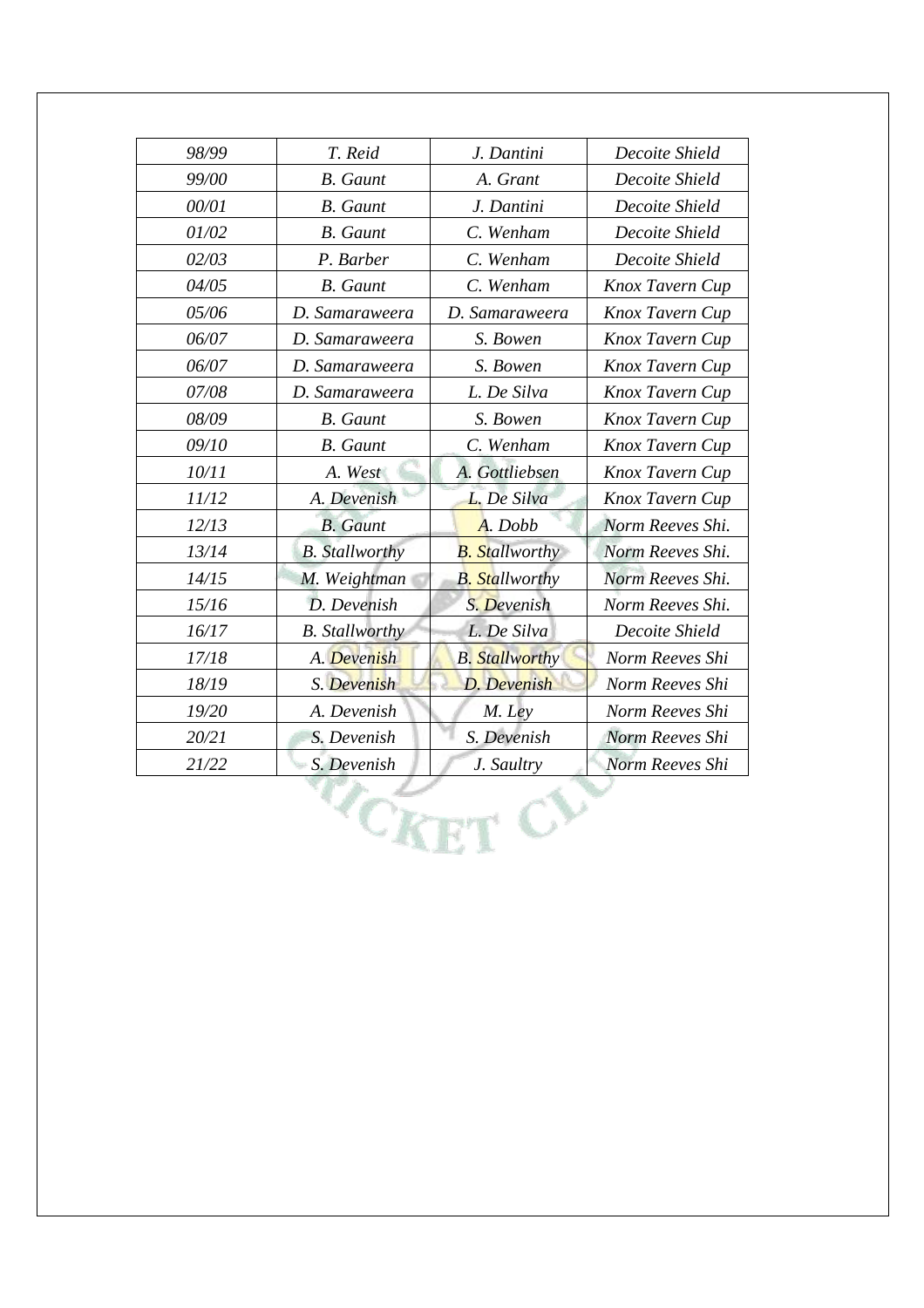